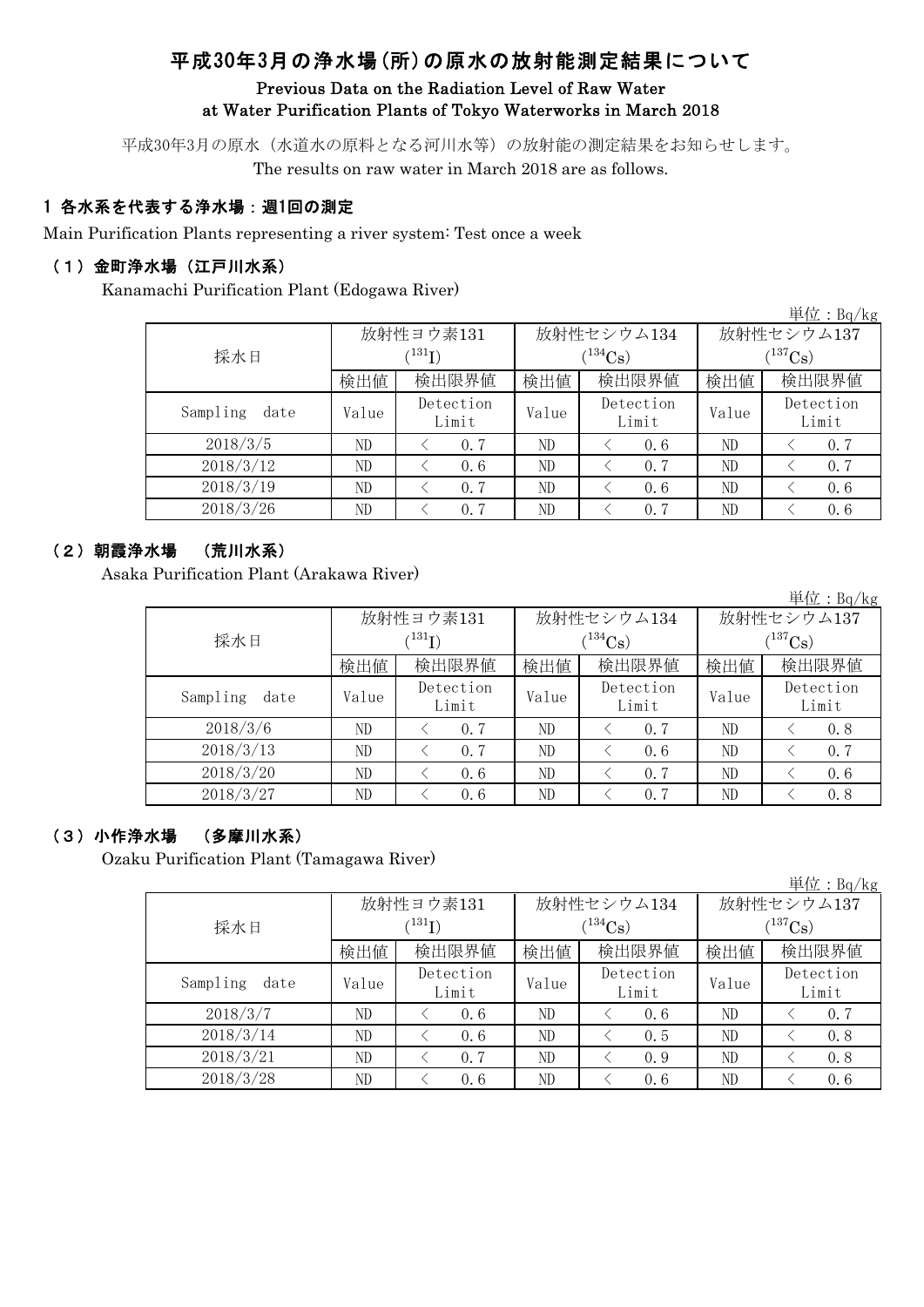# (4)東村山浄水場 (多摩川・荒川水系)

Higashi-murayama Purification Plant (Tamagawa・Arakawa River)

| $\pm 1$ : Dq/ Kg |       |                      |       |                    |              |                    |  |  |  |
|------------------|-------|----------------------|-------|--------------------|--------------|--------------------|--|--|--|
|                  |       | 放射性ヨウ素131            |       | 放射性セシウム134         | 放射性セシウム137   |                    |  |  |  |
| 採水日              |       | $(^{131}\mathrm{I})$ |       | $(134)$ Cs)        | $(^{137}Cs)$ |                    |  |  |  |
|                  | 検出値   | 検出限界値                | 検出値   | 検出限界値              | 検出値          | 検出限界値              |  |  |  |
| Sampling<br>date | Value | Detection<br>Limit   | Value | Detection<br>Limit | Value        | Detection<br>Limit |  |  |  |
| 2018/3/1         | ND    | 0.7                  | ND    | 0.7                | ND           | 0.7                |  |  |  |
| 2018/3/8         | ND    | 0.7                  | ND    | 0.8                | ND           | 0.8                |  |  |  |
| 2018/3/15        | ND    | 0, 6                 | ND    | 0.7                | ND           | 0.7                |  |  |  |
| 2018/3/22        | ND    | 0, 6                 | ND    | 0.6                | ND           | 0.6                |  |  |  |
| 2018/3/29        | ND    | 0.7                  | ND    | 0.7                | ND           | 0, 6               |  |  |  |

#### (5)長沢浄水場 (相模川水系)

Nagasawa Purification Plant (Sagamigawa River)

|                  |                            |                    |       |                    |              | 単位: Bq/kg          |  |
|------------------|----------------------------|--------------------|-------|--------------------|--------------|--------------------|--|
|                  |                            | 放射性ヨウ素131          |       | 放射性セシウム134         | 放射性セシウム137   |                    |  |
| 採水日              | $^{\prime131} \mathrm{I})$ |                    |       | $(^{134}Cs)$       | $(^{137}Cs)$ |                    |  |
|                  | 検出値                        | 検出限界値              | 検出値   | 検出限界値              | 検出値          | 検出限界値              |  |
| Sampling<br>date | Value                      | Detection<br>Limit | Value | Detection<br>Limit | Value        | Detection<br>Limit |  |
| 2018/3/2         | ND                         | 0, 6               | ND    | 0.7                | ND           | 0.7                |  |
| 2018/3/9         | ND                         | 0.8                | ND    | 0.8                | ND           | 0.8                |  |
| 2018/3/16        | ND                         | 0.7                | ND    | 0.8                | ND           | 0.8                |  |
| 2018/3/23        | ND                         | 0.7                | ND    | 0.7                | ND           | 0.8                |  |
| 2018/3/30        | ND                         | 0.7                | ND    | 0.7                | ND           | 0.8                |  |

# 2 その他の主要浄水場:概ね月1回の測定

Other Main Purification Plants: Test mostly once a month

|                     |                            |                  |             |                    |          |                       |                       | $\frac{1}{2}$ $\frac{1}{2}$ $\frac{1}{2}$ $\frac{1}{2}$ $\frac{1}{2}$ $\frac{1}{2}$ $\frac{1}{2}$ $\frac{1}{2}$ $\frac{1}{2}$ $\frac{1}{2}$ $\frac{1}{2}$ $\frac{1}{2}$ |
|---------------------|----------------------------|------------------|-------------|--------------------|----------|-----------------------|-----------------------|-------------------------------------------------------------------------------------------------------------------------------------------------------------------------|
|                     |                            |                  |             | 放射性ヨウ素131          |          | 放射性セシウム134            | 放射性セシウム137            |                                                                                                                                                                         |
| 浄水所                 | 水源                         | 採水日              | $(^{131}I)$ |                    |          | $(^{134}\mathrm{Cs})$ | $(^{137}\mathrm{Cs})$ |                                                                                                                                                                         |
|                     |                            |                  | 検出値         | 検出限界値              | 検出値      | 検出限界値                 | 検出値                   | 検出限界値                                                                                                                                                                   |
| Monitoring<br>point | Water<br>resource          | Sampling<br>date | Value       | Detection<br>Limit | Value    | Detection<br>Limit    | Value                 | Detection<br>Limit                                                                                                                                                      |
| 三郷<br>Misato        | 江戸川水系<br>Edogawa<br>River  | 2018/3/14        | $\rm ND$    | 0.5<br>$\langle$   | $\rm ND$ | 0.7<br>$\langle$      | ND                    | 0.7<br>$\langle$                                                                                                                                                        |
| 三園<br>Misono        | 荒川水系<br>Arakawa<br>River   | 2018/3/14        | $\rm ND$    | 0.6<br>$\langle$   | ND       | 0.6<br>$\langle$      | ND                    | 0.7<br>$\langle$                                                                                                                                                        |
| 境<br>Sakai          | 多摩川水系<br>Tamagawa<br>River | 2018/3/14        | ND          | 0.6<br>$\langle$   | ND       | 0.6<br>$\langle$      | ND                    | 0.7<br>$\langle$                                                                                                                                                        |
| 砧<br>Kinuta         | 多摩川水系<br>Tamagawa<br>River | 2018/3/14        | ND          | 0.6<br>$\langle$   | ND       | 0.5<br>$\langle$      | ND                    | 0.7<br>$\langle$                                                                                                                                                        |
| 砧下<br>Kinutashimo   | 多摩川水系<br>Tamagawa<br>River | 停止中              |             |                    |          |                       |                       |                                                                                                                                                                         |

単位:Bq/kg

出 $\bigoplus$ :  $D \sim /1$ .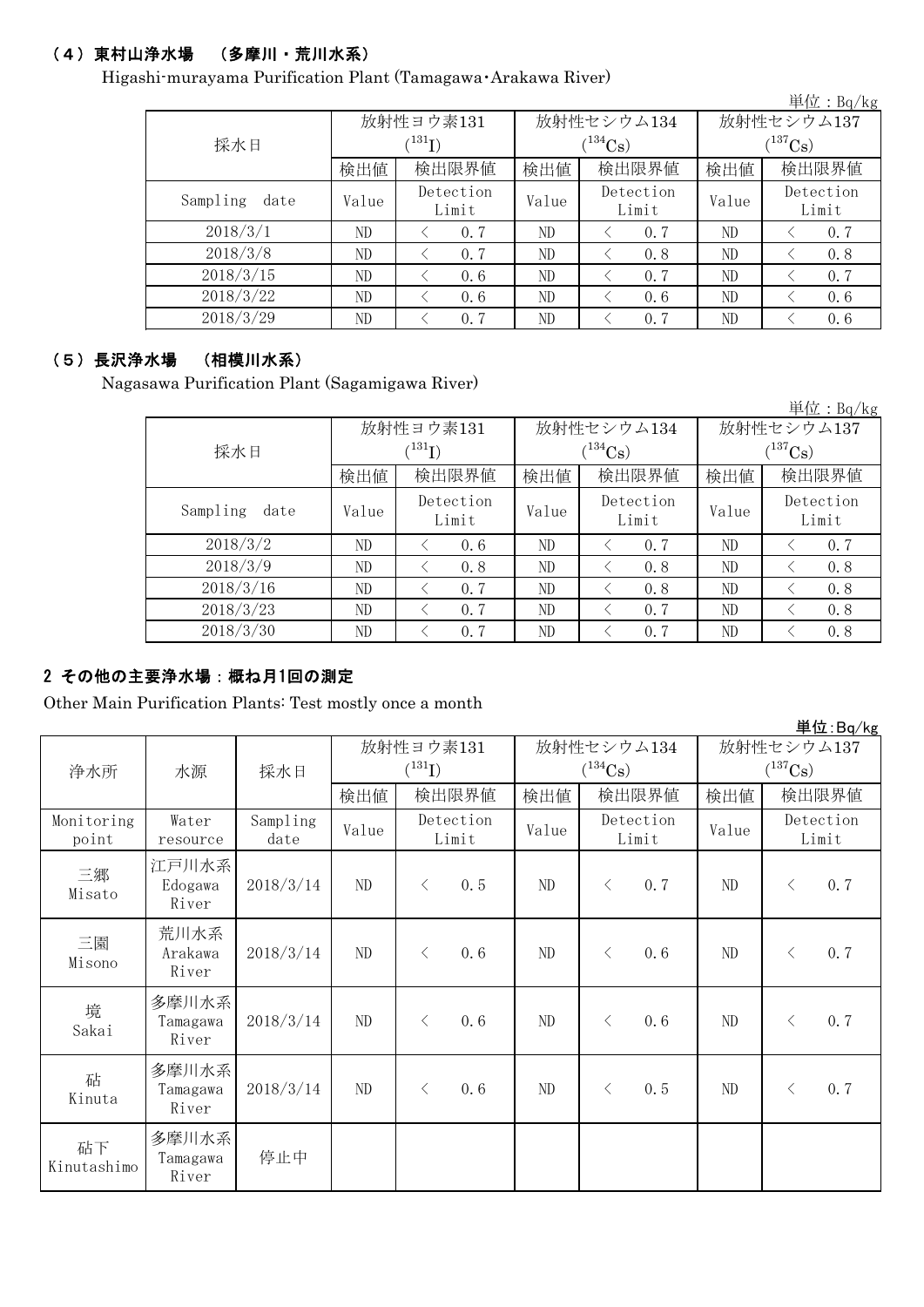## 3 多摩地区等の表流水・伏流水・浅井戸を水源とする浄水所:概ね月1回の測定

Water purification plants using surface water, subsoil water, or shallow well water in Tama Area: Test mostly once a month

| 単位: Bq/kg        |                  |                          |                            |          |                                     |                                     |                           |  |
|------------------|------------------|--------------------------|----------------------------|----------|-------------------------------------|-------------------------------------|---------------------------|--|
| 浄水所              | 採水日              | 放射性ヨウ素131<br>$(^{131}I)$ |                            |          | 放射性セシウム134<br>$(^{134}\mathrm{Cs})$ | 放射性セシウム137<br>$(^{137}\mathrm{Cs})$ |                           |  |
|                  |                  | 検出値                      | 検出限界値                      | 検出値      | 検出限界値                               | 検出値                                 | 検出限界値                     |  |
| Monitoring point | Sampling<br>date | Value                    | Detection<br>Limit         | Value    | Detection<br>Limit                  | Value                               | Detection<br>Limit        |  |
| 小河内<br>Ogouchi   | 2018/3/6         | ND                       | $\langle$<br>0.8           | ND       | 0.8<br>$\langle$                    | ND                                  | 0.6<br>$\langle$          |  |
| ひむら<br>Himura    | 2018/3/6         | ND                       | $\langle$<br>0.8           | ND       | 0.8<br>$\langle$                    | ND                                  | 0.8<br>$\langle$          |  |
| 棚沢<br>Tanasawa   | 2018/3/7         | ND                       | $\langle$<br>0.8           | ND       | $\langle$<br>0.8                    | ND                                  | $\langle$<br>$\mathbf{1}$ |  |
| 大丹波<br>0taba     | 2018/3/7         | ND                       | 0.7<br>$\langle$           | ND       | 0.7<br>$\lt$                        | ND                                  | 0.7<br>$\langle$          |  |
| 日原<br>Nippara    | 2018/3/15        | ND                       | 0.6<br>$\lt$               | ND       | 0.7<br>$\lt$                        | ND                                  | 0.6<br>$\langle$          |  |
| 氷川<br>Hikawa     | 2018/3/15        | ND                       | 0.8<br>$\langle$           | ND       | 0.7<br>$\langle$                    | ND                                  | $\mathbf{1}$<br>$\langle$ |  |
| 戸倉<br>Tokura     | 2018/3/19        | ND                       | 0.6<br>$\langle$           | ND       | 0.6<br>$\langle$                    | $\rm ND$                            | 0.7<br>$\langle$          |  |
| 乙津<br>Ottsu      | 2018/3/19        | ND                       | 0.7<br>$\, \big\langle \,$ | $\rm ND$ | 0.6<br>$\langle$                    | $\rm ND$                            | 0.7<br>$\langle$          |  |
| 深沢<br>Fukasawa   | 2018/3/19        | ND                       | 0.8<br>$\, \big\langle \,$ | $\rm ND$ | 0.6<br>$\langle$                    | $\rm ND$                            | 0.7<br>$\langle$          |  |

## <表流水を水源とする浄水所> <surface water>